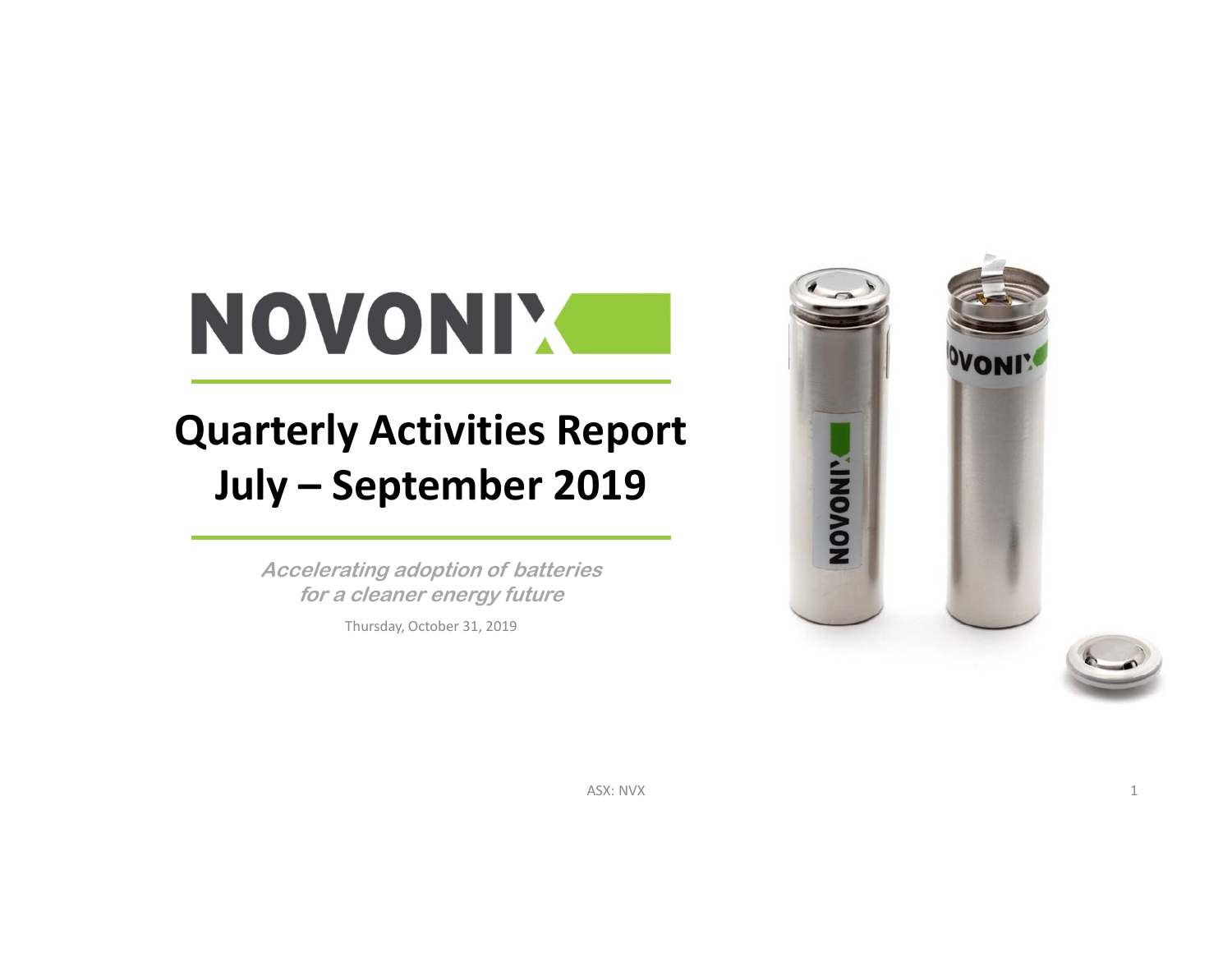### **General disclaimer**

### **NOVONIM**

- This document has been prepared by NOVONIX Limited ("the Company" or "NOVONIX"). No representation, expressed or implied, or warranty as to the accuracy or completeness of the information contained herein is made by any party and nothing contained herein shall be relied upon as <sup>a</sup> promise or representation as to the future. In all cases, recipients should conduct their own investigation and analysis of NOVONIX.
- • This presentation, including the information contained in this disclaimer is not <sup>a</sup> prospectus, disclosure document, product disclosure statement or other offering document under Australian law or under any other law. It is for information purposes only and does not constitute an offer, invitation or recommendation to subscribe for or purchase any security and neither the presentation, disclaimer nor anything contained in them forms the basis of any contract or commitment. This presentation does not take into account your individual investment objectives, financial situation or particular needs. You must not act on the basis of any matter contained in this presentation, but must make your own assessment of the Company.
- • All statements in this presentation, other than statements of historical facts, which address the future activities and events or developments that the Company expects to occur, are forward looking statements. Although the Company believes the expectations expressed in such statements are based on reasonable assumptions, such statements are not guarantees of future performance and actual results or developments may differ materially from those in forward‐looking statements.
- •Forward-looking statements involve and are subject to known and unknown risks, uncertainties and other factors which may cause the actual results, performance or achievements of the Company and/or its subsidiaries to be materially different from any future results, performance or achievements expressed or implied by the forward‐looking information. Such factors include, among others, general business, economic, competitive, political and social uncertainties; the actual results of current activities; assumptions in economic valuations which prove to be inaccurate; possible variations product performance and reliability; climate events; political and regulatory changes; delays in obtaining approvals or financing or in the completion of development or construction activities.
- • To the maximum extent permitted by law, none of NOVONIX or its related corporations, directors, employees or agents, nor any other person, accepts any liability, including, without limitation, any liability arising from fault or negligence, for any loss arising from the use of this presentation or its contents or otherwise arising in connection with it. Recipients should make their own enquiries in relation to any investment decisions.
- • Although the Company has attempted to identify important factors that could cause actual actions, events or results to differ materially from those described in forward‐looking information, there may be other factors that cause actions, events or results to differ from those anticipated, estimated or intended. Forward‐looking information contained herein is current as at the date of this presentation and the Company disclaims any obligation to update any forward‐looking information, whether as <sup>a</sup> result of new information, future events or results otherwise. There can be no assurance that forward-looking information or statements will prove to be accurate, as actual results and future events could differ materially from those anticipated in such information or statements. Accordingly, readers should not place undue reliance on forward‐looking statements.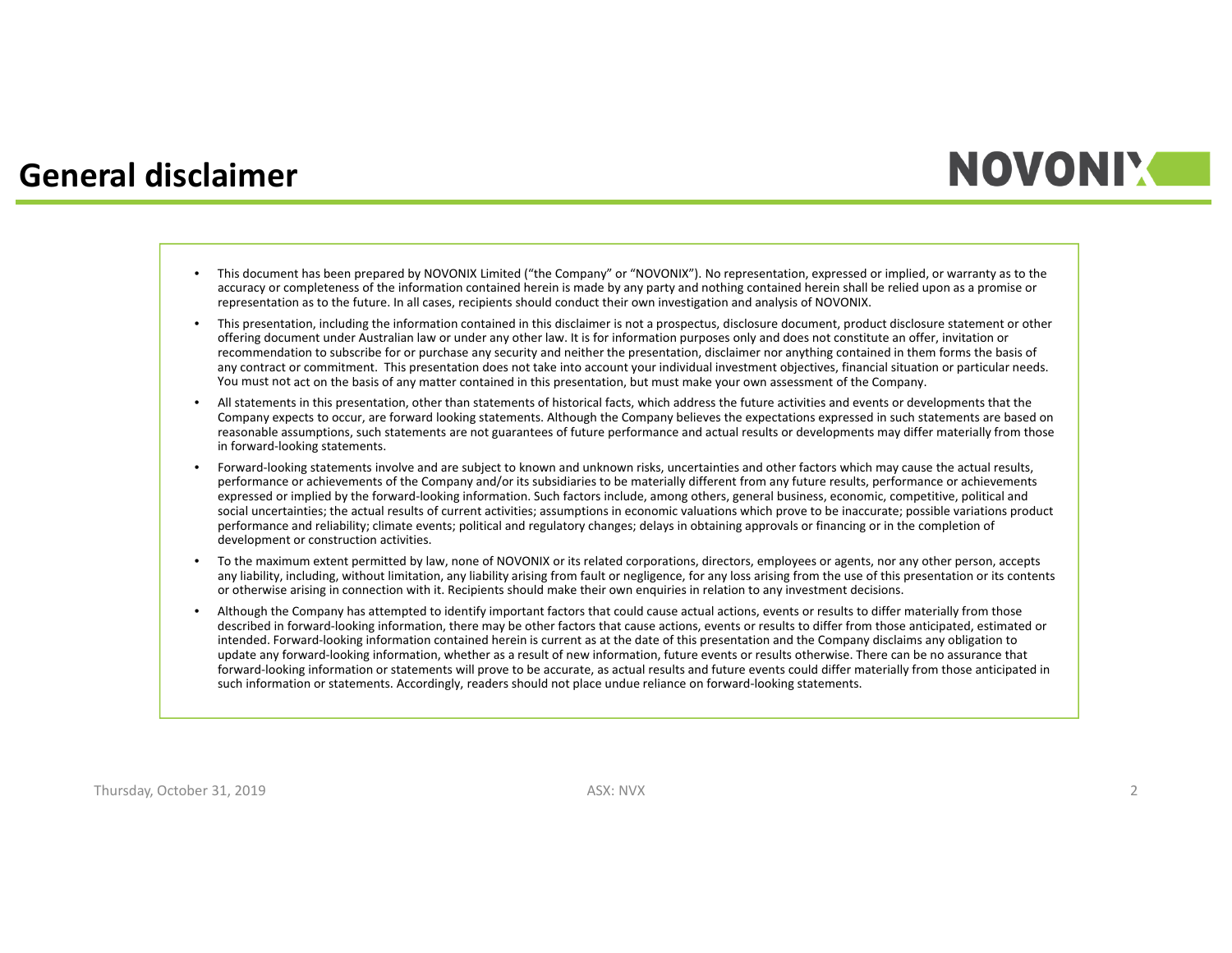## **NOVONI'S**

#### **Contents**

- Primary activities
- PUREgraphite activities
- BTS activities
- Corporate activities
- Contact information

### **CORPORATE INFORMATION**

#### **STOCK INFORMATION @ 30 October 2019**

| ASX Code                     | <b>NVX</b>        |
|------------------------------|-------------------|
| <b>ASX Share Price</b>       | A\$0.615          |
| 52 Week Low - High           | $A$0.36 - A$0.73$ |
| Shares on issue              | 128.14m           |
| <b>Market Capitalisation</b> | A\$78.8m          |

| <b>CURRENT CASH POSITION @ 30 September 2019</b> |         |
|--------------------------------------------------|---------|
| Cash available                                   | A\$3.6m |

| <b>FINANCIAL INFORMATION FY2019</b> |          |
|-------------------------------------|----------|
| FY2019 Revenue                      | A\$1.8m  |
| Total Assets @ 30 June 2019         | A\$34.9m |
| Total Liabilities @30 June 2019     | A\$19.2m |

| <b>SHAREHOLDINGS</b> '          | (m)  | 0/  |
|---------------------------------|------|-----|
| Board and KMP – ordinary shares | 51.8 | 40% |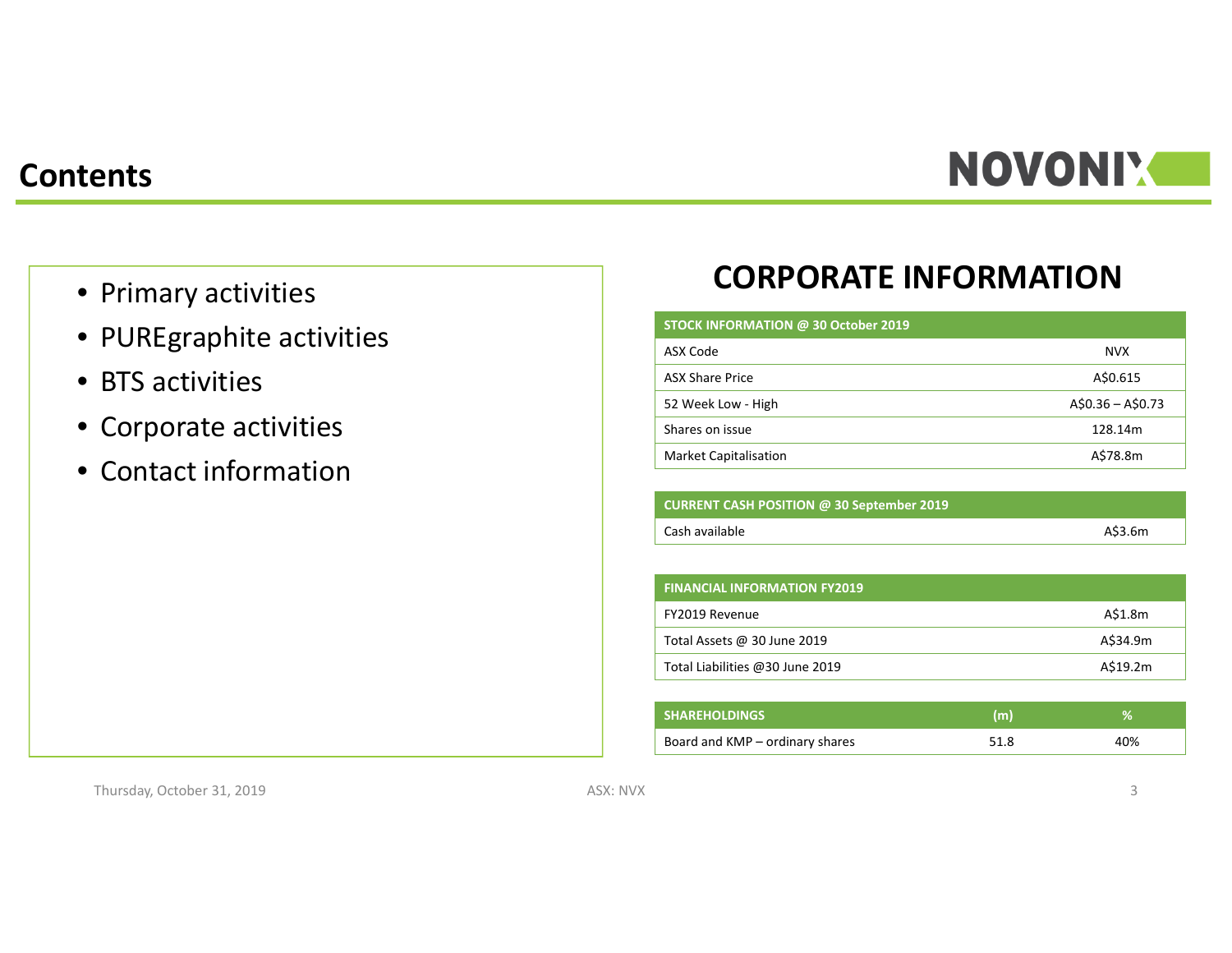### **Primary activities**

## NOVONIX



#### **NOVONIX is an international battery materials and technology company**

•**Manufacturer of battery anode material (PUREgraphite)**

Product launched early in 2019

● Premium high capacity long-life graphite anode material

Manufacturing plant being commissioned in the USA

Commercial production to commence in Q4 2019

•

•

•

•

•

**PURE** graphite



**EXPERIMENTAL MATERIALS** $50 \mu m$ 

#### **Supplier of battery technology solutions (BTS)**

- •NOVONIX test equipment accelerates R&D from years to weeks
- •Battery testing equipment used by battery & OEM multinationals
- •Battery pilot line & lab supporting internal and customer projects
- •**• Based in Canada with sales in 14 countries**





**EXPERIMENTAL MATERIALS** $5 \mu m$ 

Thursday, October 31, 2019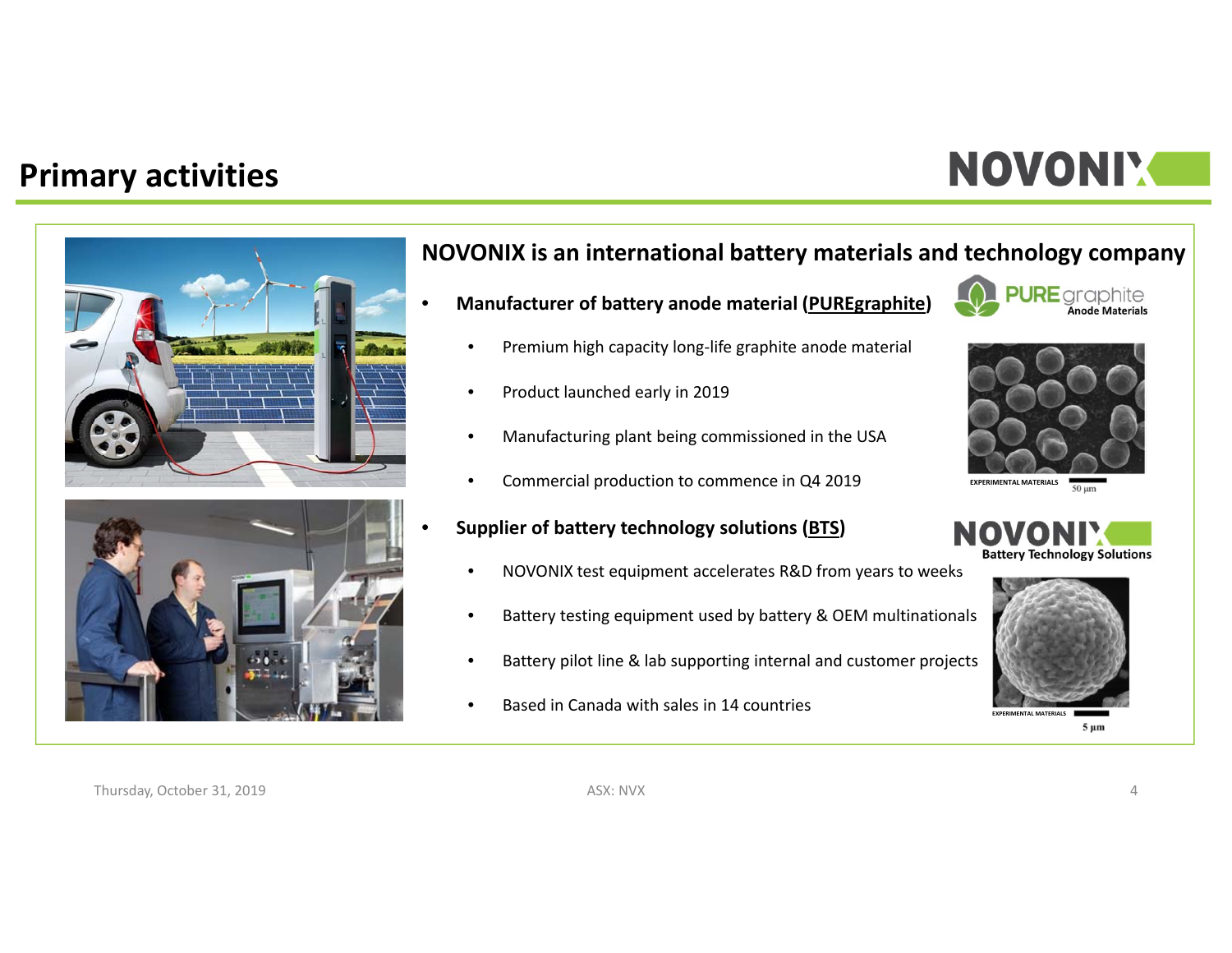### **PUREgraphite activities and outlook**

- PUREgraphite anode product now qualified for use by two global battery makers with volume and price discussions underway
- Positive feedback from product evaluations by other global battery makers and second stage product evaluation programs agreed
- Construction of the Phase 1 commercial plant continued
- Unplanned delays in delivery and installation of some critical pieces of equipment (previous notified to the market)
- Now forecasting first commercial production to occur in November
- $\bullet$  Expecting it will take three to six months to get operations running steady at an optimal level with the current technology being adopted
- Further expansion of capacity beyond 500 tpa will be based on customer demand
- PUREgraphite now integrated/supported by NOVONIX's expanded battery technology services team in Halifax



## **NOVONIY**

#### **July ‐ September activities October ‐ December 2019 outlook**

- Material evaluation ongoing with potential customers
- $\bullet$ Ongoing product customization for customers
- $\bullet$ Customer volume and price negotiations
- $\bullet$ Preparation for engagement with more customers
- $\bullet$ Commissioning of Phase 1 Commercial Plant
- First commercial production milestone
- Optimisation of new processing technologies
- Ongoing planning for scaling the business in 2020
- $\bullet$ Ongoing process technology development
- •Ongoing product development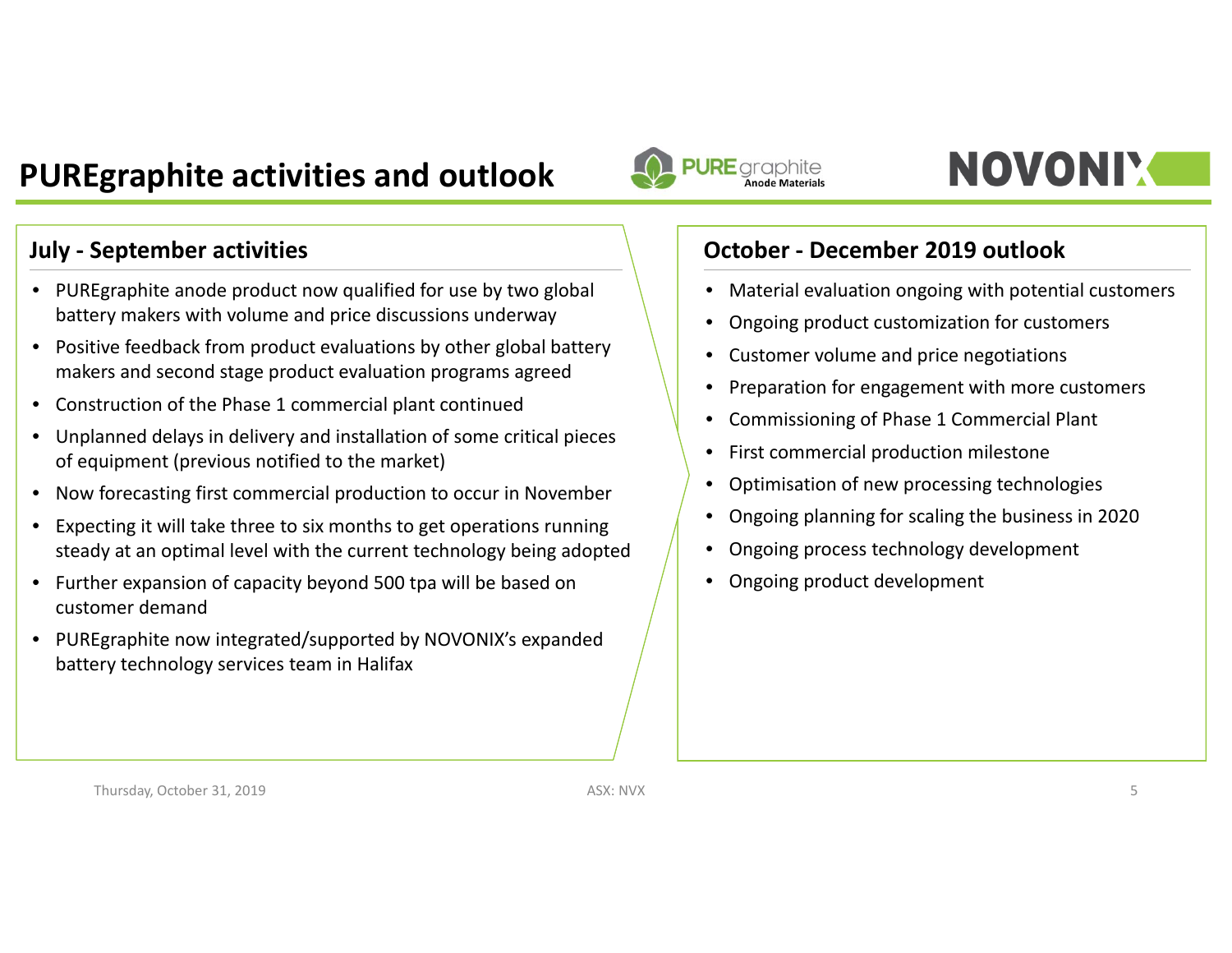### **BTS activities and outlook**

- Patent application filed for particle aggregation technology for making high performance materials
- Completion and delivery of large customized battery test system for global brand client incorporating concurrent high precision measurement of voltage, current, impedance, swelling and temperature while cycling the cell – possibly <sup>a</sup> world first
- Commenced multiple cell testing projects with several new customers including global brand names
- Commenced multiple battery materials and cell design programs with several new customers
- Expanded the battery technology and testing services team to meet the rapidly growing customer demand for NOVONIX services

#### **July ‐ September activities October ‐ December 2019 outlook**

- Continued steady growth of our battery technology and testing services business
- Publishing and presentation of white papers on NOVONIX's flagship DTA and HPC technologies as part of refreshed marketing program

**NOVONIY** 

- Expansion planning for the technology services side of the business for 2020
- Further R&D on recent materials and manufacturing method inventions associated with silicon infused graphite materials, dry processes of dry process for modifying and coating cathode particles
- Ongoing support of the PUREgraphite business in terms of slurry making, electrode making, battery making, battery testing and materials customization and improvement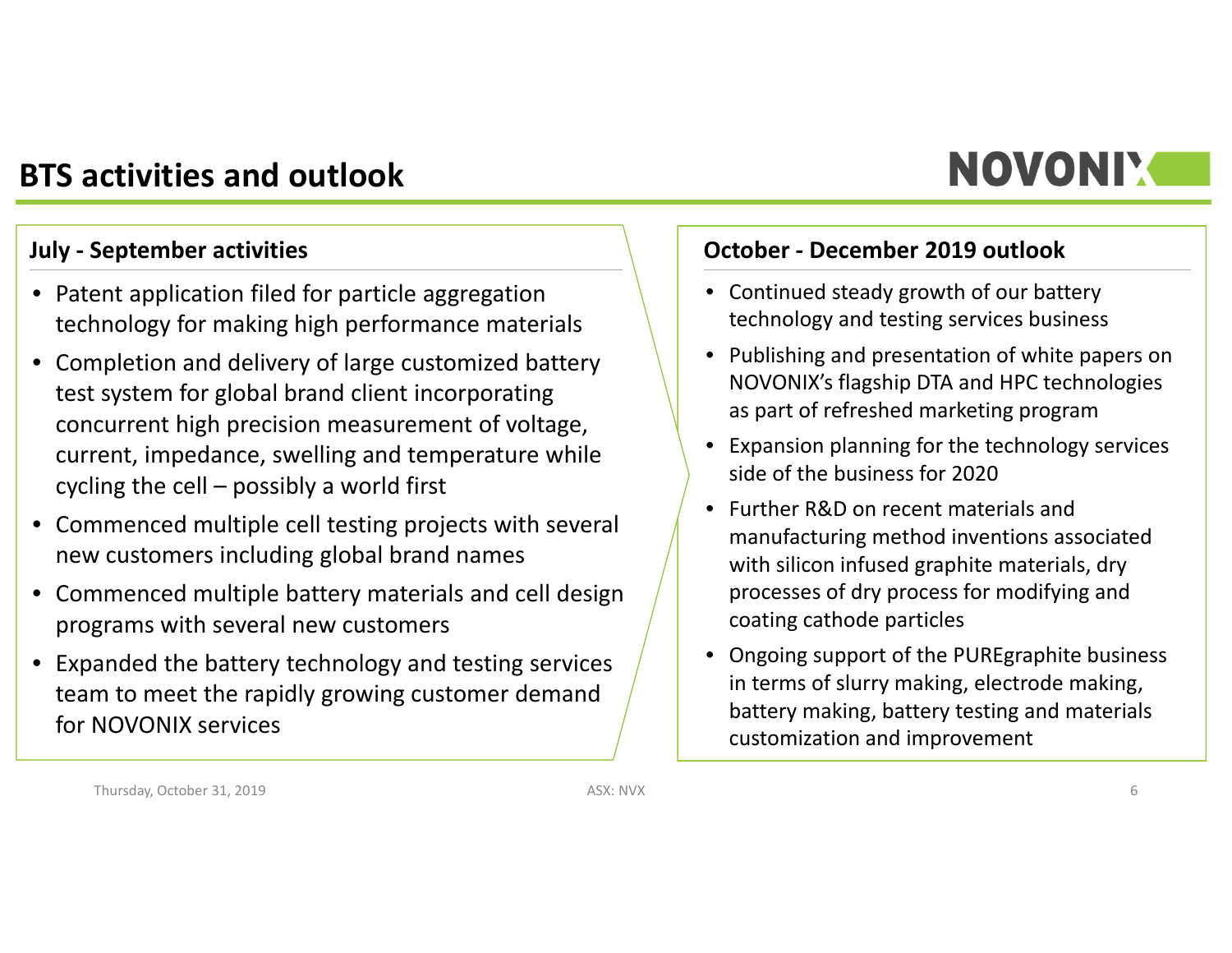### **Corporate activities and outlook**

## **NOVONIX**

- Ongoing high‐level support for PUREgraphite business development including <sup>a</sup> composite board and management working group and customer visits
- Increased top‐level engagements and activations with prospective global customers including leverage of extensive personal networks
- Strategic review of the group with <sup>a</sup> focus on promising growth opportunities and geographies for PUREgraphite and BTS
- Completion of FY2019 financial audit and accounts
- Ongoing statutory and other reporting activities
- Ongoing investor meetings and communications
- No activity or changes to exploration tenements

#### **July ‐ September activities October ‐ December 2019 outlook**

- Corporate support with development of off‐take agreements / sales contracts and expansion of business development activity in general
- Corporate guidance and oversight to the establishment of commercial scaleproduction at PUREgraphite in expanded premises
- Detailed planning and preparation for 2020